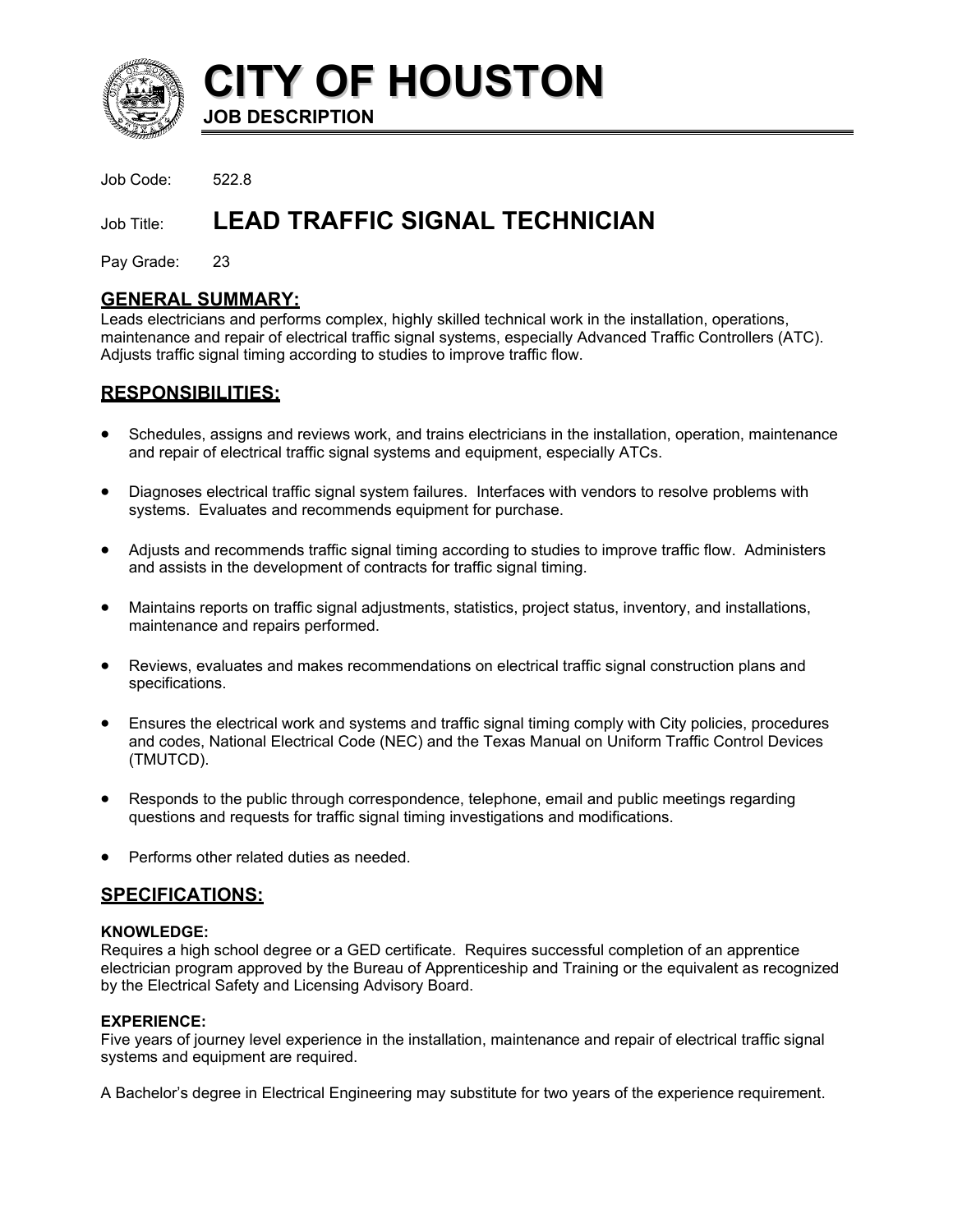### **SPECIFICATIONS: (continued)**

#### **CERTIFICATION/LICENSE:**

A valid State of Texas Journeyman Electrician License is preferred.

A valid Traffic Signal Level II Certificate from International Municipal Sign Association (IMSA) is preferred. Must obtain a Traffic Signal Level III Certificate from IMSA within the second year of employment in this classification.

Must have a valid Texas driver's license and comply with the City of Houston's policy on driving. May require a valid Commercial Driver's License (CDL).

#### **COMPLEXITY:**

Work is somewhat complex and varied, and may require the simple interpretation of technical and detailed guidelines, policies and procedures.

#### **IMPACT OF ACTIONS:**

Errors in work could lead to significant expense and inconvenience. Work is typically performed under limited supervision with alternating periods of relative autonomy and general review. The supervisor generally plays a substantial role in setting objectives and organizing work.

#### **SUPERVISION EXERCISED:**

#### **Direct Supervision:**

Involves general scheduling and review of work as a "working supervisor" or lead person.

#### **Indirect Supervision:**

No indirect reports.

#### **CONTACTS:**

#### **Internal Contacts:**

Level of internal contact is primarily with professionals and supervisors. Interaction requires moderate tact and cooperation; e.g., scheduling and/or coordinating two personal calendars, resolving problems and/or obtaining necessary information.

#### **External Contacts:**

Level of external contact is primarily with lower-level service representative and vendors and occasionally with citizens, visitors and/or mid-level government agencies, guest, vendors and professional contacts with allied organizations. Interaction requires considerable tact and cooperation involving somewhat sensitive issue or problems.

#### **PHYSICAL EFFORT:**

The position requires stooping, bending and/or lifting of items of up to 30 pounds with occasional periods of walking on rough surfaces.

#### **WORK ENVIRONMENT:**

There are routine discomforts from exposure to moderate heat, cold, moisture/wetness and unpleasant air conditions. The position may involve routine exposure to soiled materials and light chemical substances such as cleaning solutions.

#### **PHYSICAL SKILL:**

Requires the ability to make closely coordinated eye/hand movements within very fine tolerance and/or calibration demands; or the ability to make rapid closely coordinated eye/hand movements on a patterned response space within somewhat fine tolerance demands; or the ability to make coordinated eye/hand movements within fine tolerances with large equipment as an extension of the worker.

### **MISCELLANEOUS:**

All duties and responsibilities may not be included in the above job description.